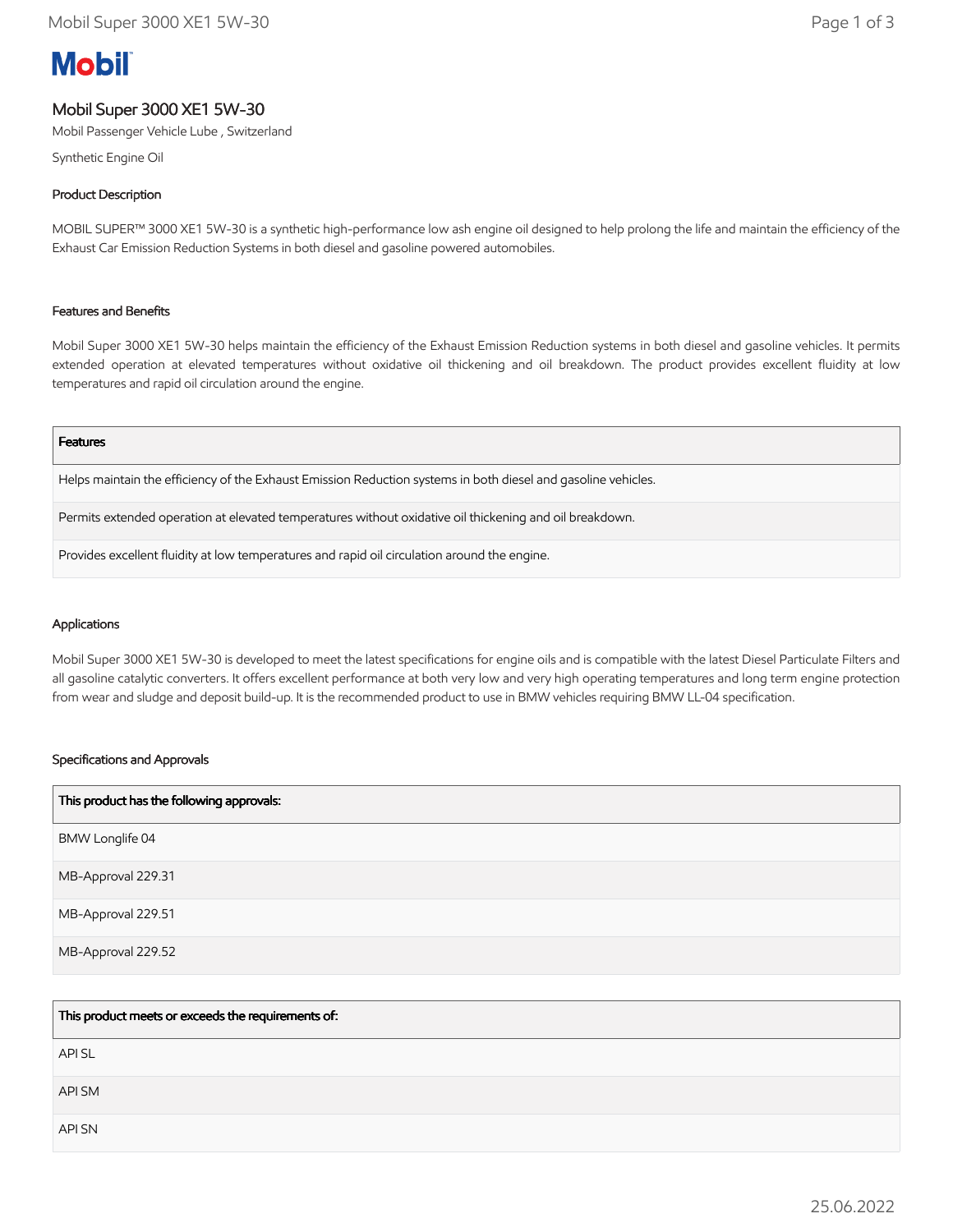| This product meets or exceeds the requirements of: |  |
|----------------------------------------------------|--|
| API SN PLUS                                        |  |
| ACEA C3                                            |  |

#### Properties and Specifications

| Property                                      |           |
|-----------------------------------------------|-----------|
| Grade                                         | SAE 5W-30 |
| Kinematic Viscosity @ 40 C, mm2/s, ASTM D445  | 69.2      |
| Kinematic Viscosity @ 100 C, mm2/s, ASTM D445 | 12        |
| Phosphorus, mass%, ASTM D4951                 | 0.08      |
| Density @ 15 C, g/cm3, ASTM D4052             | 0.85      |
| Pour Point, °C, ASTM D97                      | $-39$     |
| Flash Point, Cleveland Open Cup, °C, ASTM D92 | 232       |
| Ash, Sulfated, mass%, ASTM D874               | 0.8       |

### Health and safety

Health and Safety recommendations for this product can be found on the Material Safety Data Sheet (MSDS) @ [http://www.msds.exxonmobil.com/psims](http://www.msds.exxonmobil.com/psims/psims.aspx) /psims.aspx

All trademarks used herein are trademarks or registered trademarks of Exxon Mobil Corporation or one of its subsidiaries unless indicated otherwise.

09-2020

EXXONMOBIL LUBRICANTS & SPECIALTIES EUROPE, A DIVISION OF EXXONMOBIL PETROLEUM & CHEMICAL, BVBA (EMPC) POLDERDIJKWEG B-2030 Antwerpen Belgium

Typical Properties are typical of those obtained with normal production tolerance and do not constitute a specification. Variations that do not affect product performance are to be expected during normal manufacture and at different blending locations. The information contained herein is subject to change without notice. All products may not be available locally. For more information, contact your local ExxonMobil contact or visit [www.exxonmobil.com](http://www.exxonmobil.com/)

ExxonMobil is comprised of numerous affiliates and subsidiaries, many with names that include Esso, Mobil, or ExxonMobil. Nothing in this document is intended to override or supersede the corporate separateness of local entities. Responsibility for local action and accountability remains with the local ExxonMobil-affiliate entities.

Energy lives here™